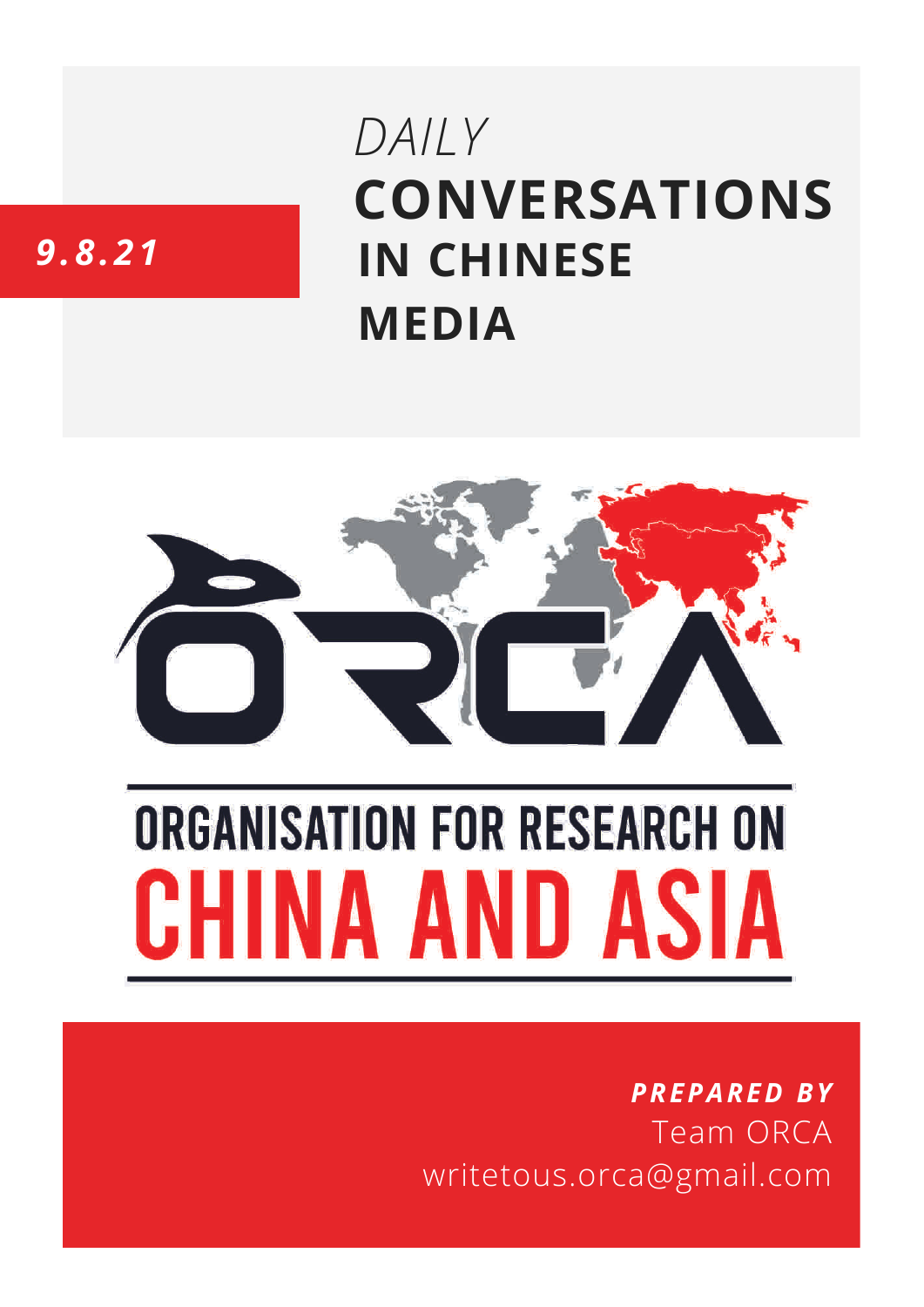#### **I. Social Media Chatter in China**

- **Weibo reacts to exercises by Indian army:** Videos of Indian armed forces carrying out operational exercise in Nyoma Advanced landing ground have been shared by many military observer accounts on Weibo. Over Weibo, comments suggest that social media is viewing these as a move by India towards increased combat preparedness.
- **Weibo closely following India's UNSC presidency:** Comments and posts argue that "India is using its rotating chairmanship to keep Pakistan out of discussions on Afghanistan related crisis at the UNSC. And Pakistan should be included."
- **Dissident from Hubei Province trending:** A case of a dissident named Yin Xuan from Daye City, Hubei Province has come to light in social media. He was sentenced to 4.5 years of jail for "using social hot spots and other issues to fabricate false information and uploading it to Twitter and other foreign websites." The verdict listed three of his tweets as crimes, two of which were videos of conflicts between officials and the people, and the third one was a group [photo](https://twitter.com/gcd8964/status/1124889187000385537/photo/1) with his friends with the license plate of "Fujian D8964" with a post to commemorate June 4th.

#### **II. News in China**

- Jianjiao Buluo (Pepper Tribe), a media platform that used to raise and amplify the voices of factory workers (particularly women), announced their closure on 9.8.21. It used to release stories and data regarding marginalised groups such as exploited sex workers, lower-income transgender women and factory workers in China.
- Non-mainstream media suggests that among the top officials, only Sun Chunlan is present in Beijing and has not gone to Beidaihe. Since she is already 71 years old and will be retiring soon, she would not have had much contribution to give to Beidaihe; furthermore, keeping her age and health in mind, she was tasked with meetings and appearances closer to home. That is why there are news updates about her from 29th July to 6th August. Whereas all the updates about Xi do not require him to be present anywhere such as sending congratulatory message to Turkish president on 50 years of diplomatic relations between the two countries, sending a written speech for the First Meeting of the International Forum on COVID-19 Vaccine Cooperation and more.